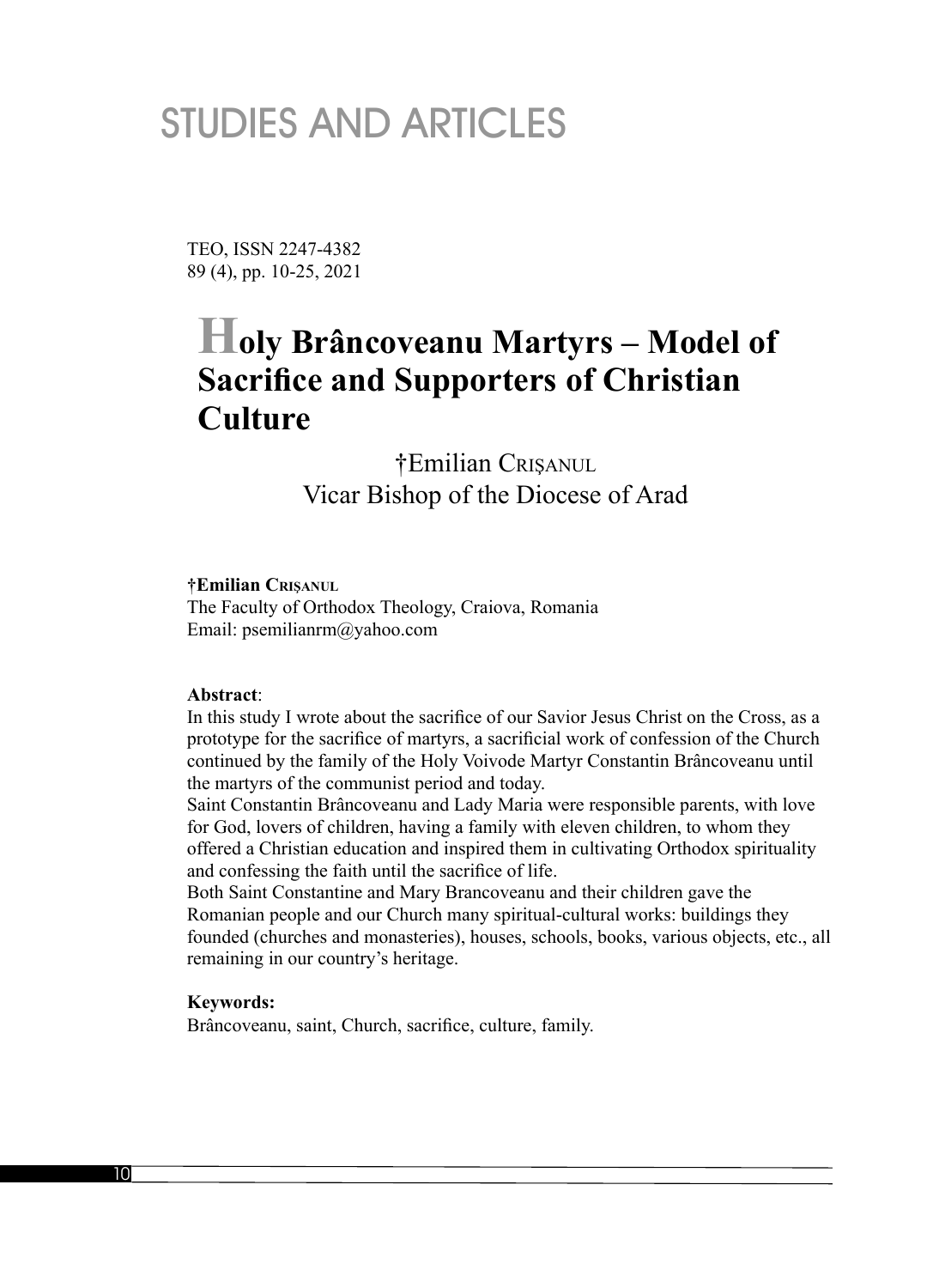## **I. Introduction**

God is reached through love and sacrifice. These words correspond to the family of the Holy Voivode Martyr Constantin Brâncoveanu.

In the universe created by God, beyond history and its deeds, lies the relationship between man and woman, blessed by God and meant to transfigure the world through love and sacrifice. God's love has sent heaven down to earth and lifts people to the Source of life.

In these days of trial for the Romanian people and not only, we remember the Holy Martyrs of Brâncoveanu, their life and martyrdom, deepening and expressing the fundamental features of the life of the Brâncoveanu family on earth, who wanted to live forever. Those who want to accomplish something must make greater or lesser sacrifices. In order to fulfill the commandment of love for God and people, it is necessary to sacrifice.

Sacrifice means giving up something for the benefit of someone, it means offering to the divinity. Sacrifice means a gift to the divinity, giving up something precious, suffering, being hurt or killed.

## **II. The Christian and human dimension of the Brâncoveanu family**

In the case of the Holy Brâncoveni Martyrs, the sacrifice of children means the renunciation of childhood many joys, the acceptance of the status of son or daughter of the Country Voivode, the dramatic feeling of brothers' loss and the offering brought to God by the four boys who became martyrs.

The sacrifice of the parents, Saint Constantine and Lady Maria Brâncoveanu, expresses the love for God, the birth of babies, the mother's sacrifice for the family, and the father's urge to sacrifice for his own children, to which he was added in the crowd of martyrs.

Hence the current model and extrapolation of the spirit of sacrifice in the Christian-Romanian family, as well as the negative aspects of a contemporary life away from the moral values of Orthodoxy.

According to the Christian custom, Constantin Brâncoveanu married Maria in 1674 and they gave birth to eleven children: four boys and seven girls. Their marriage was not a "trial" and did not make them "prisoners", but sealed the love and devotion freely manifested in view of fulfilling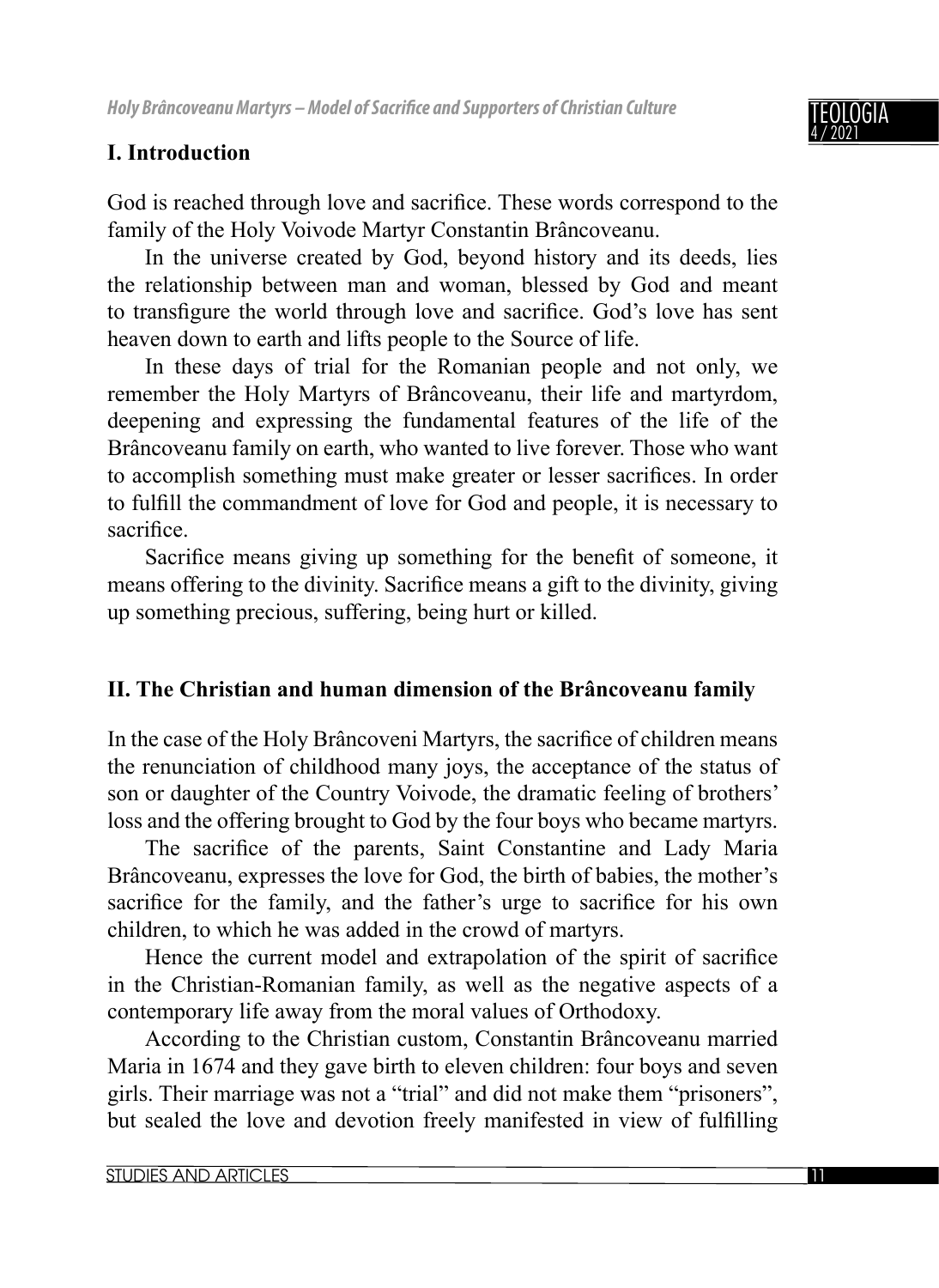

the promises before the Holy Altar. All the children were baptized and educated in the Orthodox faith. Some of them were married and brought children, that is grandchildren to their parents.

Having many hierarchs, teachers, and enlightened people at the royal court, St. Constantine and Mrs. Mary provided the children with a high education that bore fruit throughout their lives. Holy Scripture, holy writings, and scientific literature have been the food of education and preparation for the approach to earthly life and the acquisition of eternity.

Saint Martyr Voivode Constantin Brâncoveanu (1654-1714) lived 60 years and ruled Wallachia for 26 years. Lady Maria (born ? – 1729) lived about 75 years, being a sacrificial mother and a Lady of the nation who supported the Voivode in his work.

The eleven children were born in a period of 26 years, some living longer and others less:

- 1. Stanca (1676 1714) lived 38 years and was married to Radu, son of Ilias Voda, Lord of Moldova, without children.
- 2. Maria (1678 1697) lived 19 years and was married to Constantin Duca Voda, Ruler of Moldova, with whom she had two children.
- 3. Ilinca (1682 1758) lived 76 years, being married to Scarlat, the son of the dragoman Alexandru Mavrocordat, who died, and then remarried Șerban, the son of the logothete Șerban Greceanu, with whom she had five children.
- 4. Constantin (1683 1714), martyr, lived 31 years. He was married to Anita, the daughter of the stolnic Ioan Balş from Moldova. He worked fruitfully with the Holy Hierarch Antim Ivireanul, translating the book of Plutarch, "Parallel Lives", and with the Abbot John of Hurezi, founding the hermitage of the "Holy Apostles".
- 5. Ștefan (1685 1714), martyr, lived 29 years and was married to Bălașa, daughter of Ilie Cantacuzino from Moldova, having a child. Author of *Trei cuvinte de laudă (Three Words of Praise)*: one for Saint Constantine the Great, one for the Holy Martyr and Archdeacon Stephen and the third for the "Assumption of the Blessed Virgin", he is credited with founding the hermitage "Saint Martyr Stephen" near the Hurezi Monastery.
- 6. Safta (1686 1747) she lived 61 years, being married to the logothete Iordache Crețulescu and having five children.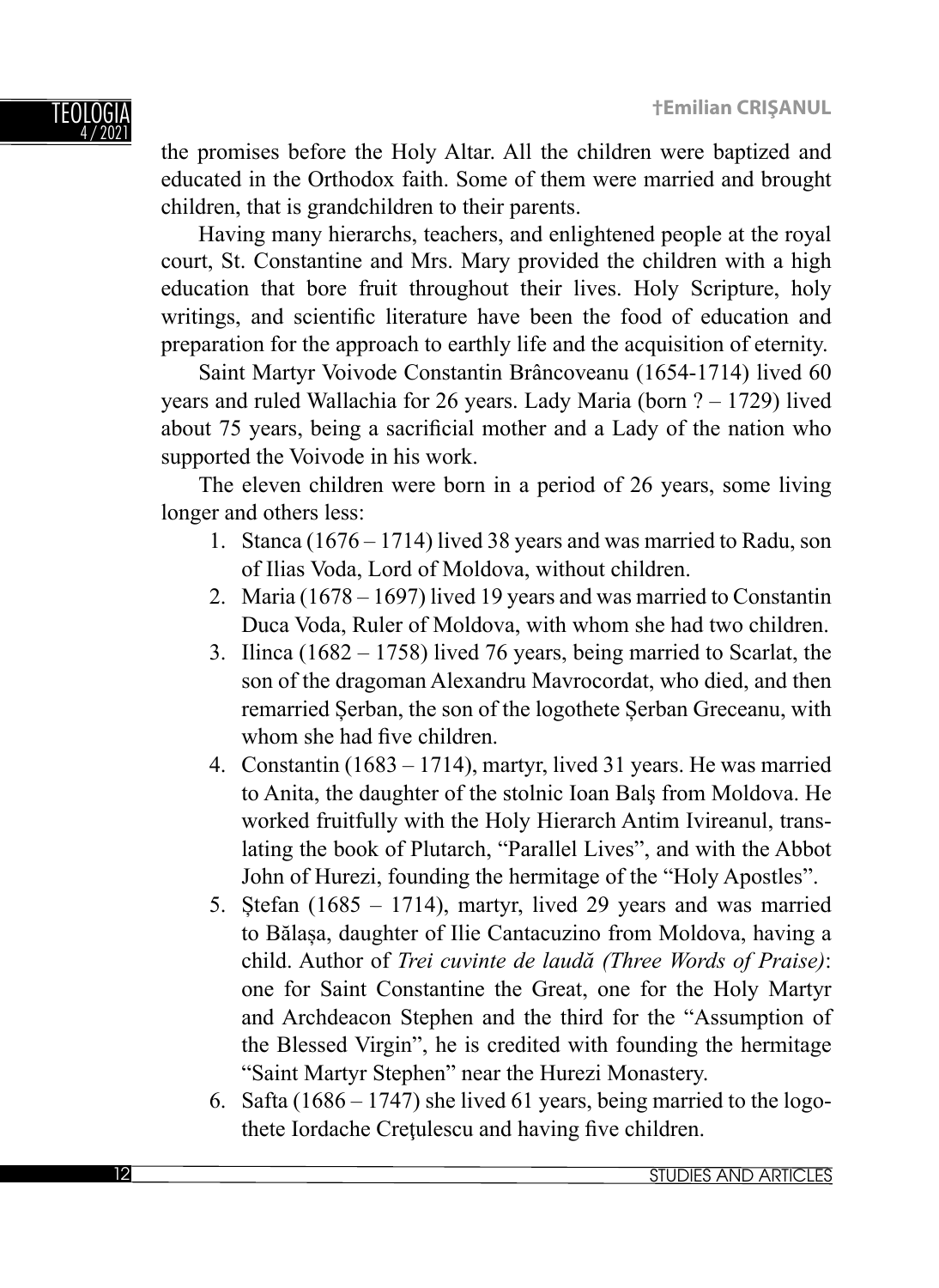- 7. Radu (1690 1714), martyr, lived 24 years and was married to Maria, daughter of Antioh Cantemir, former Lord of Moldova. He wrote *Cuvântare la Patima cea mântuitoare a Cuvântului Dumnezeu și Om (Speech at the Saving Passion of the God Word and Man)* and *Cuvânt panegiric la Sfântul Nicolae (A Panegyric to St. Nicholas)*.
- 8. Ancuta (1691 1730) lived 39 years, and being married to the postelnic Nicolae, son of Iordache Ruset, had three children.
- 9. Bălaşa (1693 1752) lived 61 years and was married to Manolache Lambrino, the future ban of Craiova.
- 10. Smaranda (1696 1735) lived 39 years, being married to the stolnic Constantin, son of the great logothete Grigorie Băleanu.
- 11. Matei (1702 1714), martyr, lived only 12 years, ending his life with his father and brothers on August 15, 1714, in a martyrdom.

The Holy Hierarch John Chrysostom says that love and understanding are "the root of all goodness". Love makes people a Christian family, which has the same purpose, which is oriented toward the same goal, perfection in Christ.

Saint Constantin Brâncoveanu and Lady Maria understood that the birth of babies did not prevent them in their personal fulfillment and social responsibilities. They put to heart the words of St. John Chrysostom who says: "Let no one regard marriage as a hindrance to the goodness of God, let no one regard the birth of children as an obstacle to virtue. If we are awake, then neither marriage nor the upbringing of children or anything else will stop us from pleasing God"<sup>1</sup>.

### **III. The Gospel – the foundation of teaching for the Christian family**

The birth of children is a blessing and a gift from God – the Source of life. The supernatural birth was ordained only to the Son of God in the person of Jesus Christ.

The conversation of the Virgin Mary with the Archangel Gabriel about the birth of Jesus reveals to us that the Son of God is born in eternity of

<sup>1</sup> Sfântul IOAN GUR<sup>Ă</sup> DE AUR, *Omilii la Facere* (II), Omilia a XVIII-a, IV, transl. Pr. D. Fecioru, Editura Institutului Biblic și de Misiune a Bisericii Ortodoxe Române, București, 1987, p. 214.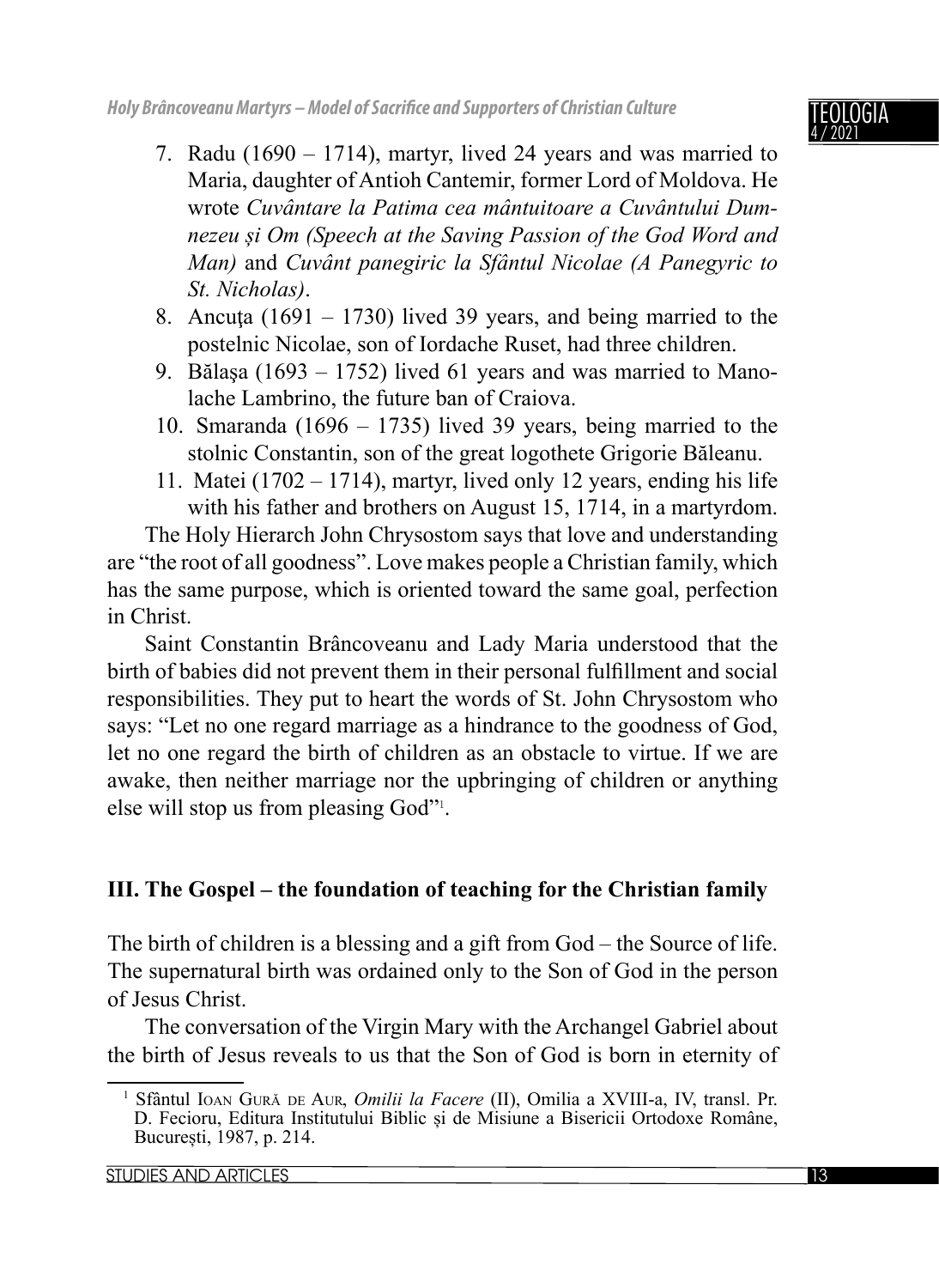the Father without a mother, and is born as a Man of the mother without a father: "And the angel said to her: Do not be afraid, Mary, for you have found favor with God. And behold, you will conceive in your womb and bear a son, and you shall call his name Jesus. He will be great, and will be called the Son of the Most High" (Luke 1, 30-32).

Shortly after this, when receiving the baby Jesus in his arms, the Righteous Simeon prophesied, among other things, that this child was a sign of opposition (controversy, dispute, cross-examination), after which he warned the Blessed Virgin that a sword would pass through her soul (Luke 2, 34-35).

In the context of fear for his throne, Herod killed 14,000 infants in and around Bethlehem (which meant a great sacrifice, martyrdom) because of the Divine Infant called "King of the Jews" (Matt. 2,13-18).

Every birth of a baby is done with sacrifice and love. Some children have survived their time, others have gone on forever for various reasons, as we have seen from these few examples and from the history of the world.

From Christ to the present, many Christians have sacrificed themselves on the altar of faith in the Son of God and received martyrdom. Martyrs to the Kingdom of Heaven also ascended from our Dobrogea ancestors. After centuries of history and sacrifice, the fall of Constantinople under the Turks (1453) also meant their invasion of the Romanian lands several times.

The uprising of the Serbs seimeni and the home guards in Bucharest (1655, revolted against the ruler Constantin Serban Basarab) killed the voivode's father, Matei (Papa) Brancoveanu, in 1655, when his child was only one year old; his grandfather, Preda Brâncoveanu was killed three years later (1658) in Targoviste, by order of Mihnea III (when the future Voivode was four years old).

In 1655, when the voivode's father was killed, his grandfather Preda managed to escape.

 "Thirsty for murder and put on the destruction of the family, the rebels rushed into the courtyards, empty-handed, demanding the body of little Constantine, the son of the one who was still writhing on the threshold in the steam of blood. A witness from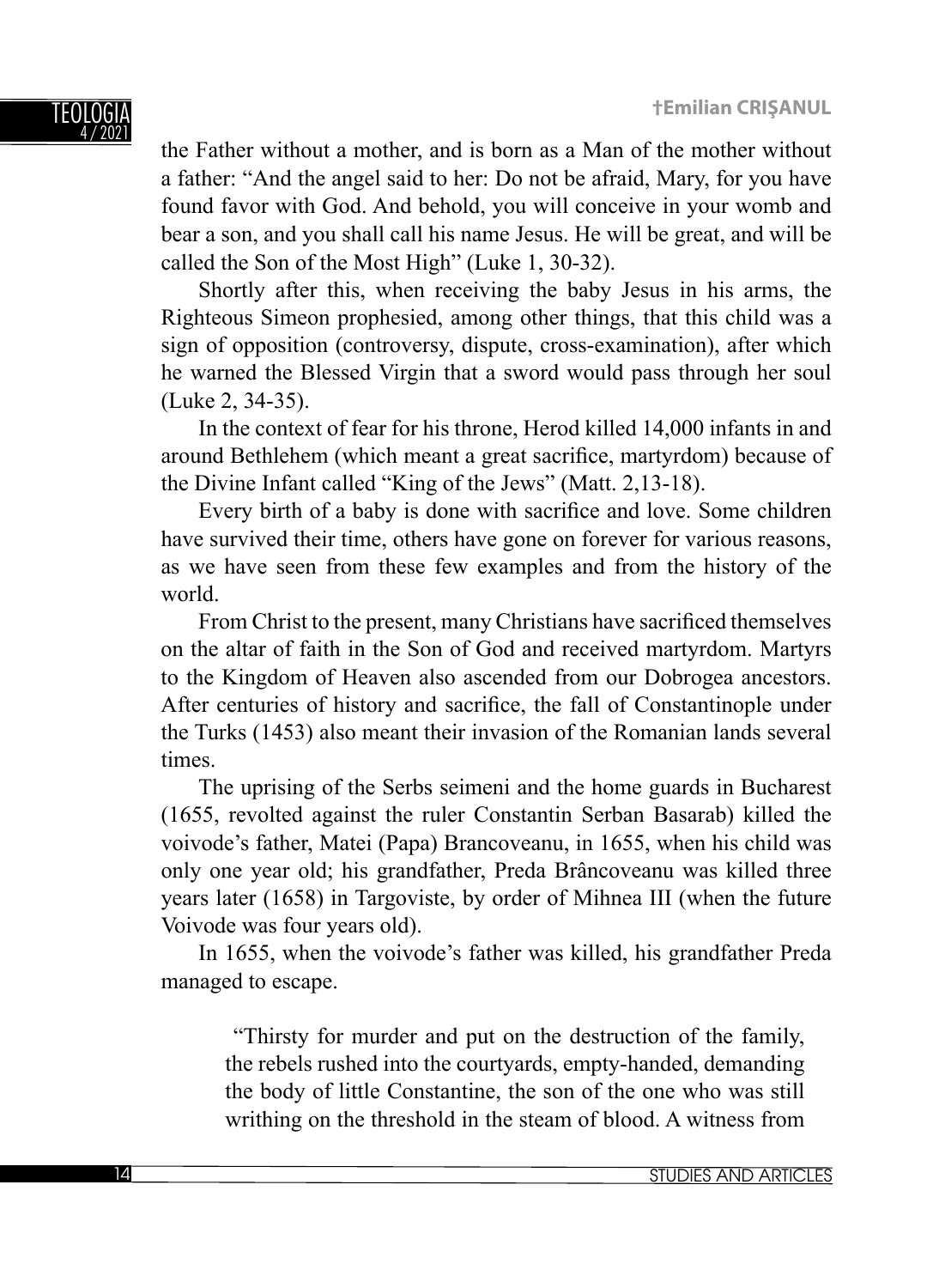the time says that the servants quickly went out to meet the killers with a one-year-old child who was hurriedly snatched from the arms of a gypsy. The invaders smashed him to pieces and left. Therefore, the Brancoveanu era is due to some inspired servants and an unhappy maid. History is sometimes made that way. The child escapes a stupid and anonymous death to go to another, spectacular and full of meaning"<sup>2</sup>.

Interesting resemblance, of course keeping the proportions, between the sacrifice of Christ the Savior (Bethlehem, the flight into Egypt, the killing of babies by Herod) and the sacrifice of St. Constantine Brâncoveanu! The will of God, the guardian angel, and the divine work among men make it possible for us to survive in difficult conditions.

From the beginning, Constantin Brâncoveanu was heading for the sacrifice. His sacrifice was four-times because he had to see his boys martyred and his son-in-law, Counselor Ianache, and then receive the martyr's death, which had been pursuing him for 59 years.

Prior to this, he had to travel the "Road of the Cross" from Bucharest to Constantinople, suffering in the Edicule and Epol, and then be "crucified" in front of the crowd on the cross of the Orthodox faith and the Romanian people.

From the sacrifice on the cross of the Savior Jesus Christ ("Pilate said") to them: Then what shall I do with Jesus who is called Christ? They all said: Let him be crucified!", Matt. 27, 22), to the crowd of thousands of martyrs the martyrdom of the Saints from Brâncoveni was added at the beginning of the 18th century. Voivode Constantine was shouted, "Let him be dethroned!" Up close, as if the Virgin Mary was looking at her Son crucified on the Cross, Lady Maria Brâncoveanu looked at the altar of sacrifice of her husband, children and son-in-law, knowing the turmoil of the soul and the rebirth of immortality in their lives.

From the martyrdom of the first Saints from Dobrogea (the persecutions of the pagan Roman Empire), to the sacrifice of Ana by Manole for the opera at Curtea de Arges, and to the sacrifice of John, the Abbot of the Hurezi, on the altars of faith built by the goodwill of the Martyr Voivod Brâncoveanu, we have immortalized the love for eternity and the sacrifice for eternity that springs from the "earthly Jerusalem – the Holy Church".

<sup>2</sup> Valeriu ANANIA, *Cerurile Oltului*, Editura Episcopiei Râmnicului și Argeșului, Râmnicu Vâlcea, 1990, pp. 101-102.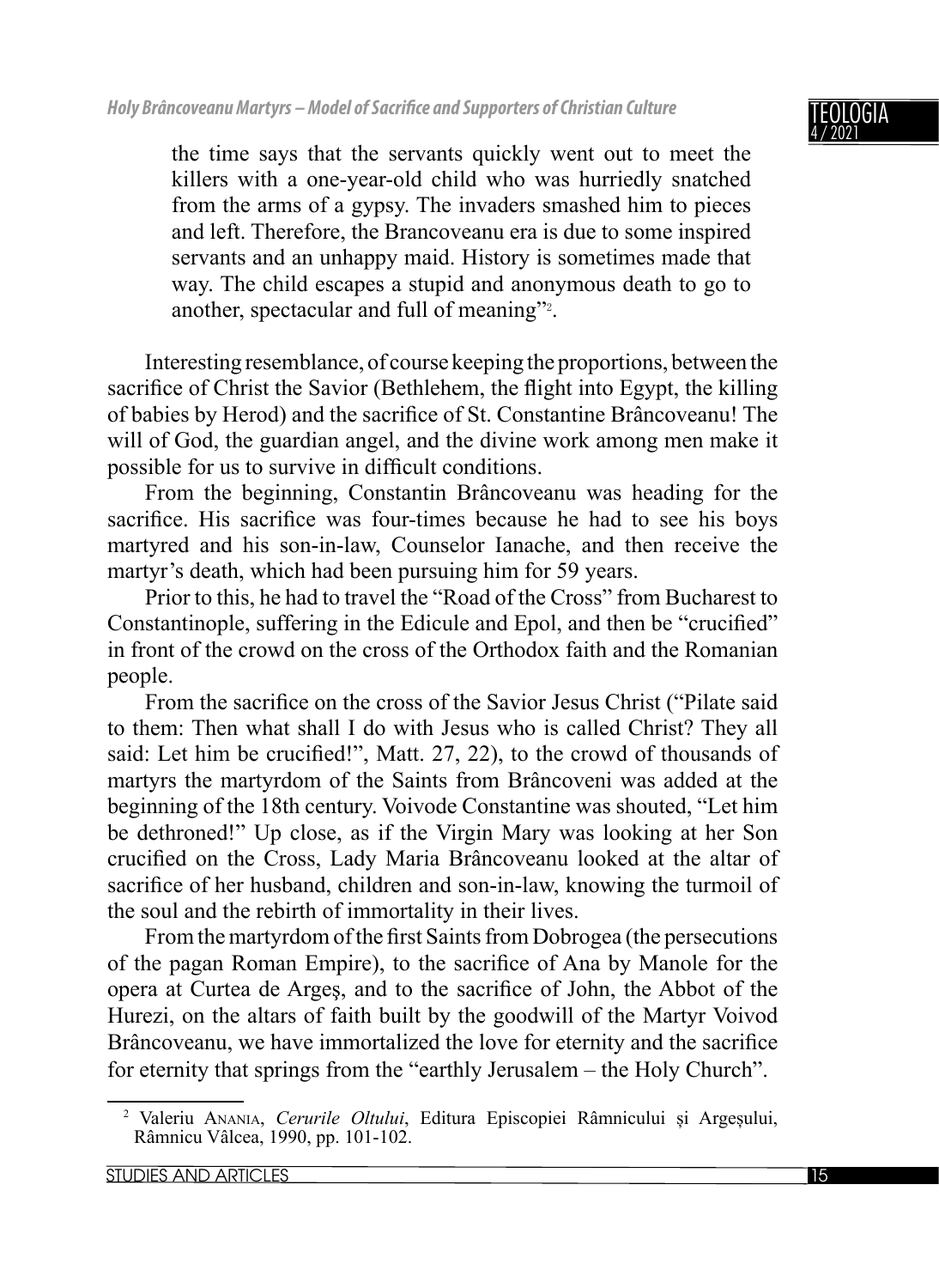"No one can reach God except by exalting himself through sacrifice", said St. Cyril of Jerusalem. Faith in God and eternal life determined the Holy Voivode Constantin Brâncoveanu, together with his sons, to give up everything that is earthly. Listening to the words of the Holy Apostle Paul who says: "Faith is the assurance of things hoped for, the conviction of things not seen" (Heb 11, 1), we understand how the Romanian voivode related to the value of the immortal soul that can never be killed, as long as we believe in the work of God's grace.

In times of great parental grief, the Voivode encourages his sons with words of hope:

"My sons, be brave, we have lost everything we had in this world, at least to save our souls and to wash away our sins with our blood ... Look to Christ, our Savior, how long He has endured for you, and with what death of disgrace He has died! Believe strongly in this and do not move from the Orthodox faith for this life and the world! Remember St. Paul, who says that no sword, no rush, no affliction, no other will separate him from Christ; that these labors and needs here are not worthy of the glory which Christ will give. But now, my sweet sons, let us wash away our sins with our blood".

The fulfillment of the words of the Savior Jesus Christ is in such an attitude: "He who loves father or mother more than me is not worthy of me; and he who loves son or daughter more than me is not worthy of me" (Matt 10, 37).

The worthiness of their love led them to the third birth of which the Holy Hierarch Antim Ivireanul speaks: after the bodily birth from the womb of the mother and the spiritual birth through Holy Baptism, there is "the third birth, of death, which is saving, without error and without danger to the faithful and just man, for he can no longer sin after death"<sup>3</sup>.

 "A people that has given such people (martyrs) cannot disappear", says Pastor Richard Wurmbrand.

The Christian Sacrifice has its source in the sacrifice on the Cross of the Savior Jesus Christ. Human sacrifice has its roots in the sacrificial love

<sup>3</sup> Sfântul ANTIM IVIREANUL, *Didahii,* Editura Basilica, București, 2010, p. 199.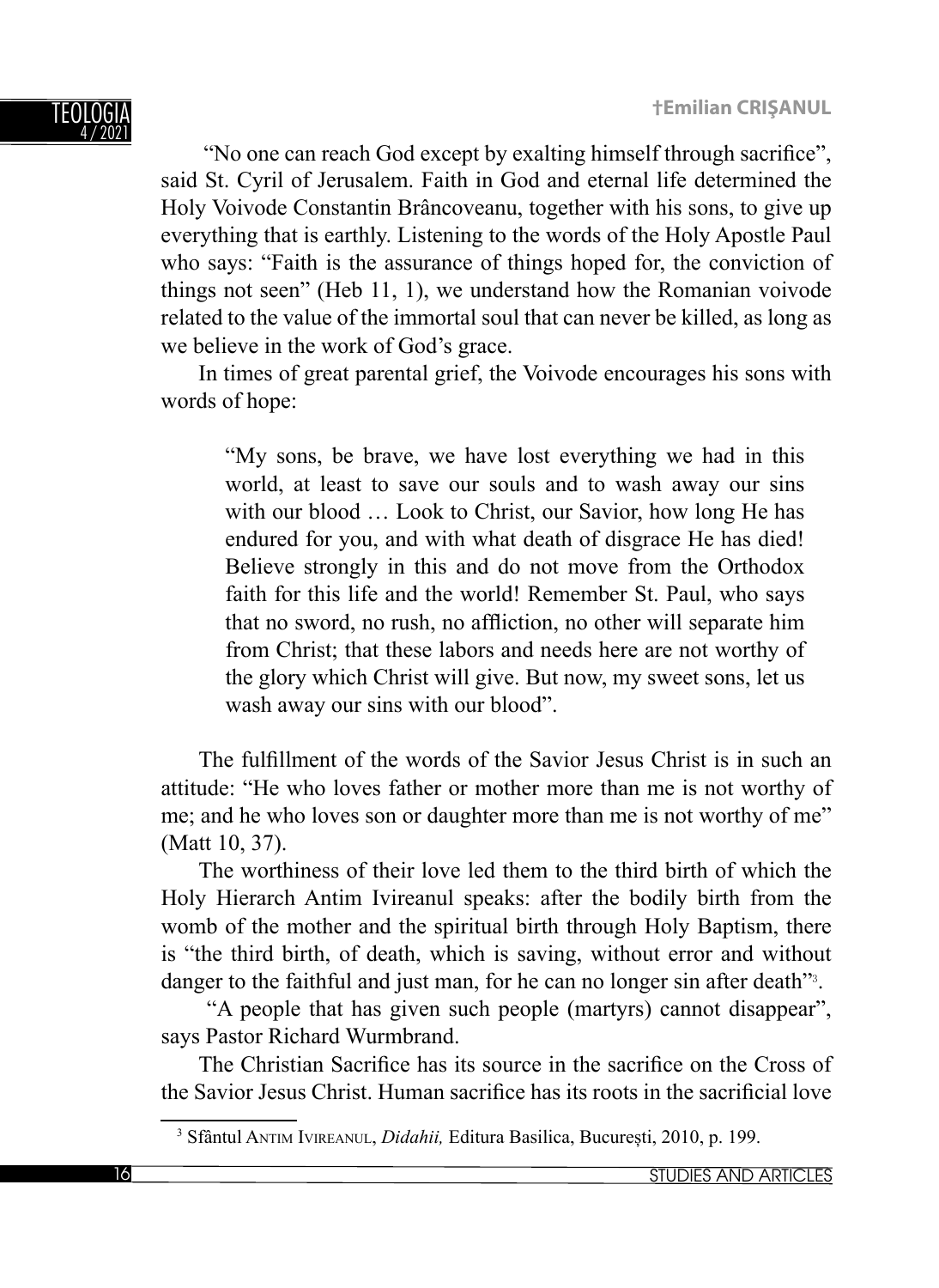of the human person for fellow human beings. The latter is sanctified and acquires eternal values if they relate to God. We find the same features of sacrifice in the life and martyrdom of the Brâncoveni Saints and in the whole family.

The martyrs of the Christian Church understood and expressed both forms: Christian sacrifice and human sacrifice, fulfilling God's commandment: "You shall love the Lord your God with all your heart, and with all your soul, and with all your mind. This is the great and first commandment. And a second is like it, You shall love your neighbor as yourself" (Matt 22, 37-39).

This is what happens in the family of Saint Constantin Brâncoveanu, because their love and sacrifice is not an accident, but a mystery that is revealed and understood in the state of communion with God.

The model of life and dedication for Saint Constantin Brâncoveanu and Lady Maria were the Holy Emperors Constantine the Great and his mother Elena, whose icons can be found in the church of Hurezi Monastery.

Of course, the love and sacrifice of the people of Brâncoveni are founded and sealed on the love and sacrifice of our Savior Jesus Christ.

"A new commandment I give to you, that you love one another; even as I have loved you, that you also love one another" (John 13, 34). This is about sacrificial love, which is crucified for one's neighbor. This means freedom and devotion, because we can choose between love and unlove, and offer our love through sacrifice, having the reason to serve the family.

The parents' sacrifice of childbirth makes meaning through Baptism, Communion with the Holy Sacraments, and their orientation and preparation for eternal life.

Having a house full of children (baptized and then some married), the family of Saint Constantine Brancoveanu understood God's blessing and the need for sacrifice on earth for eternity. The birth of many babies increased the communion between the spouses, deepened the essence of the marriage and the common responsibility.

### **IV. Sacrificed family and fruitfulness in holiness and Christian culture**

The acquired culture, the advice of the clergyman Ioan de la Hurezi and of the Orthodox Hierarchs from Wallachia and from the court, bore in the life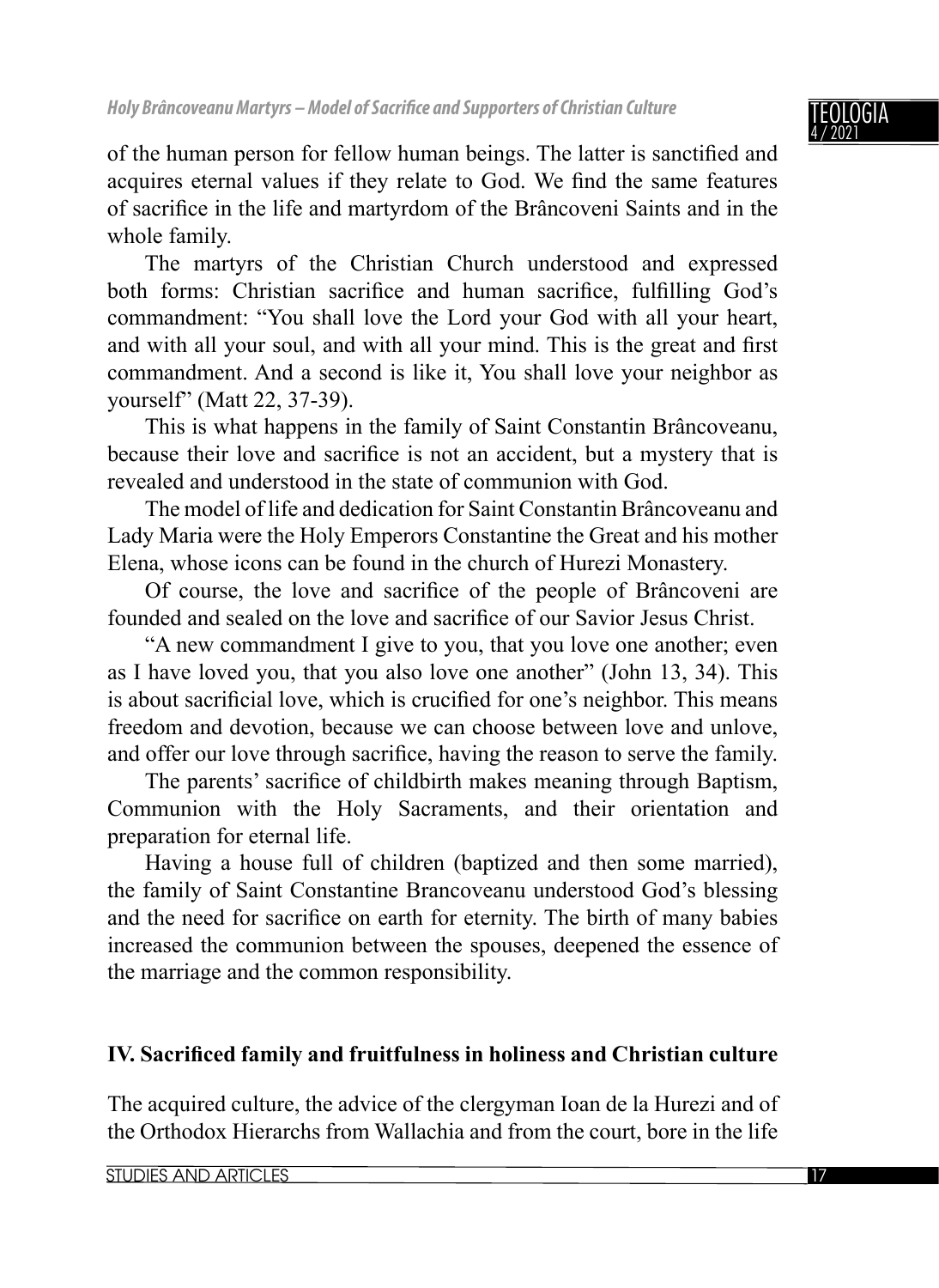#### TEOLOG 4 / 2021

of Saint Constantine and Lady Maria the experience of the holy revelation between the joy of life and the gift of immortality. Without exaggeration, we believe that the sacrifice of Archimandrite Ioan de la Hurezi, his love of perfecting the living faces of the Brâncoveanu family and the effort to paint the holy places in a divine light – model for contemporaries and descendants are the base of the **name** Brancoveanu referring to their foundations and theological and spiritual life.

Through the children's *icons*, the Holy Voivode Constantine and Lady Mary had the opportunity to see and observe how

"The child is an original biblical creature. The child is a creature of the spotless life, it is a flower open to the world, it is an exhortation to simplicity and beauty. The fragment of heaven given to man at the beginning speaks in him. The child is a great gift of our life here: he brings innocence, sweetness and kindness. The child sweetens our so bitter life; his little winged creature teaches us many lessons"<sup>4</sup> .

Before ascending to heaven, the Brâncoveni children often relieved the troubled life of the governor and then of the Voivode, bitter by the many pressures from the Turks and the numerous plots from the boyars.

Most children had already a way in earthly life, but most of them died in their youth.

There is so much cross in the life of this family that it is almost very difficult to notice such an icon of joy and suffering elsewhere!

The sacrifices that parents make for their children mean love and sacrifice, but in order for them to have eternal value, they must be sanctified and transfigured by the grace of the Holy Spirit.

Both Saint Constantine and Maria Brancoveanu and their children gave many spiritual and cultural works to the Romanian people and to our Church: church buildings (monasteries and churches), houses, schools, books, miscellaneous objects, etc., all of which are partial gifts.

Father Constantin Galeriu writes that

"You can sacrifice something of your own, you can participate spiritually in the sacrifice of a fellow man, enduring with him;

4 Ernest BERNEA, *Îndemn la simplitate*, Editura Anastasia, Bucureşti, 1995, pp. 108-109.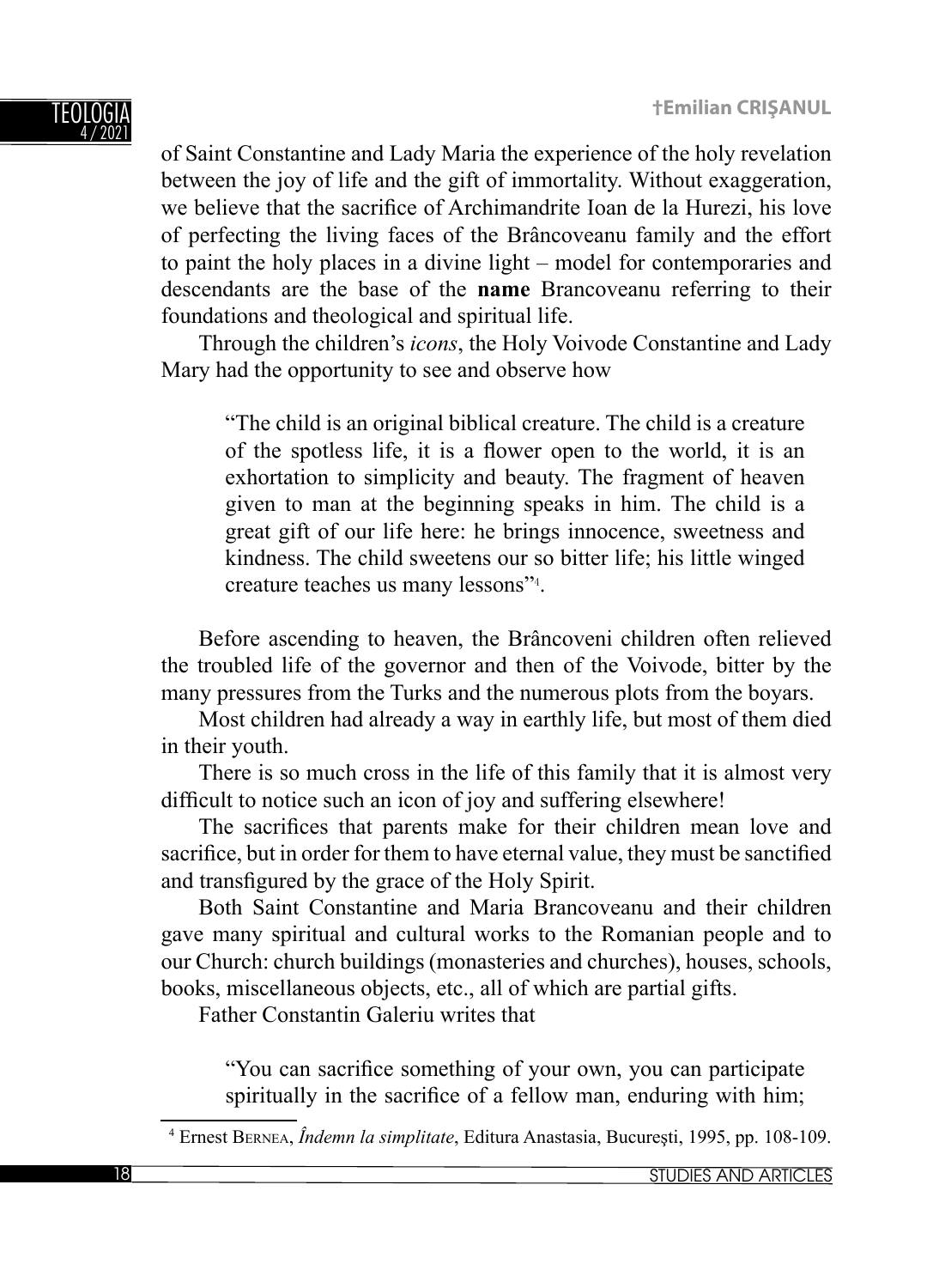

but the true sacrifice is to offer yourself; that is why you do not give anything until you give yourself, that is, I do not give what I have, but what I am"<sup>5</sup> .

We understand from the Old and New Testaments that

"Jesus Christ is both a gift and a sacrifice. In Him the gift that descends to us is God Himself, the sacrifice that ascends to the Father is not a mere man, but God – Man. The grace of this gift descends to the «lowest» of our creation, and the sacrifice ascends through Him to the right hand of the Father. Perfect union made in both directions"<sup>6</sup> .

Christ the Lord gave himself completely for the redemption of men from sin: "For God so loved the world that he gave his only Son, that whoever believes in him should not perish but have eternal life" (John 3, 16).

This is what happened to Saint Constantine and his sons and to the counselor Ianache: they gave themselves to the Church of God through a total and personal sacrifice, body and soul, dedicated to God, and became prayers for the Romanian nation before the throne of the Holy Trinity.

Of course, God does not want us to die, but He wants us to be alive, He wants us to live with Him forever, to be sanctified, enriched in divine grace and beauty. Jesus Christ tells the disciples: "I came that they (people) may have life, and have it abundantly" (John 10, 10).

The sacrifice of the Saints of Brâncoveni brings a lot of pain, but also a lot of longing from the family left in the earthly life. To stop seeing your sons, as a mother, to stop seeing your brothers, as sisters, means a great deal of suffering and a lot of longing.

Father Dumitru Stăniloae, defining longing, makes us understand the condition of Lady Maria and her daughters after the moment of August 15, 1714. He says that

"Longing is the acute feeling of the absence of those on his horizon, who bear their name, who cannot be filled by others. In longing there is a sui generis presence of the absent; the pain

<sup>5</sup> Părintele GALERIU, *Jertfă şi răscumpărare*, Editura Harisma, Bucureşti, 1991, p. 205. 6 Părintele GALERIU, *Jertfă şi răscumpărare*, p. 202.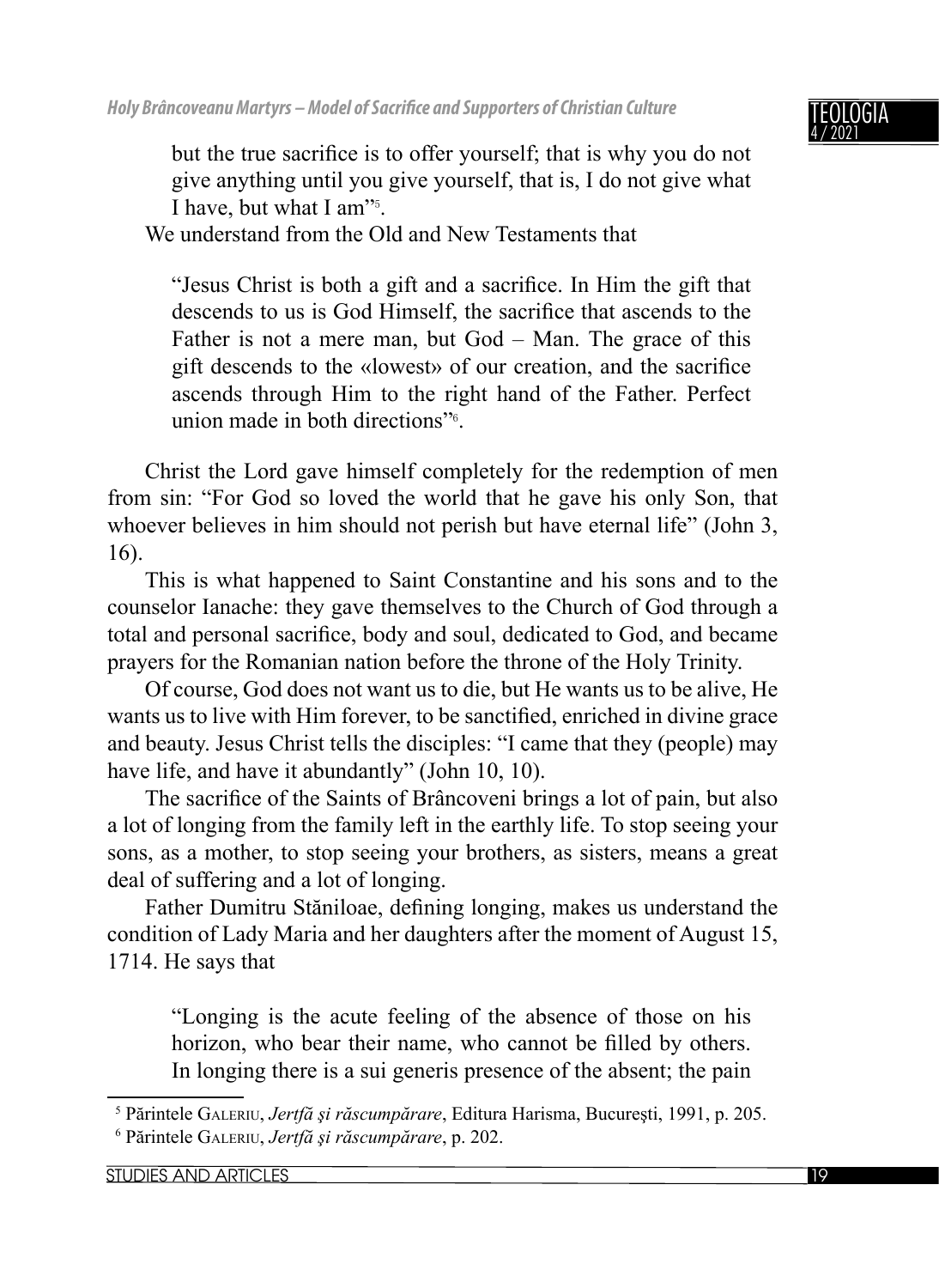

of their absence is experienced. But it is through this pain that one lives at the same time, a kind of indelible presence of them in consciousness. Their absence is a torment, because it is not a total absence, it is not a forgetfulness. In longing man is alone or without the desired one, and at the same time he is not alone: he is with the desired one. But the one who is desired is not present in flesh and blood, but is represented by longing"<sup>7</sup>.

These feelings and sentiments, states and manifestations were in the souls of the Brâncovens, survivors of the martyrdom of their father, husband and brothers.

It is a condition that everyone lives when they break up with a loved one. How interestingly Father Staniloae points out that "the absence of those who are gone is torment, because it is not a total absence", they did not die, but moved to another plane of existence, and through prayer we are in communion with them and await reunion in eternity.

Hope in the public resurrection (the Creed, "I look forward to the resurrection of the dead and the life of the age to come") makes us bear this longing for revival.

Many of us have been through such a situation, and we have had and still have a longing for those who have left this world.

From the longing for temporary separation in the Brâncoveanu family, to the longing for reunion in the Kingdom of God, the longing for holy communion at the table of silence and in front of the Holy Altar, raising the kollyva and the candle to an eternal remembrance and eternal love and prayer.

But having a Holy Father and Holy Brethren is too complex a situation to be described in a few words.

What Father Stăniloae said happened in the Brâncoveanu family:

"You want more for the person with whom you have previously had a long communion, because in that communion its warmth was discovered, as a necessary atmosphere of your existence. (…). Until you are far from it, you have no rest, you are on

<sup>&</sup>lt;sup>7</sup> Pr. Dumitru Stăniloae, *Reflecții despre spiritualitatea poporului român*, Editura Elion, Bucureşti, 2001, p. 102.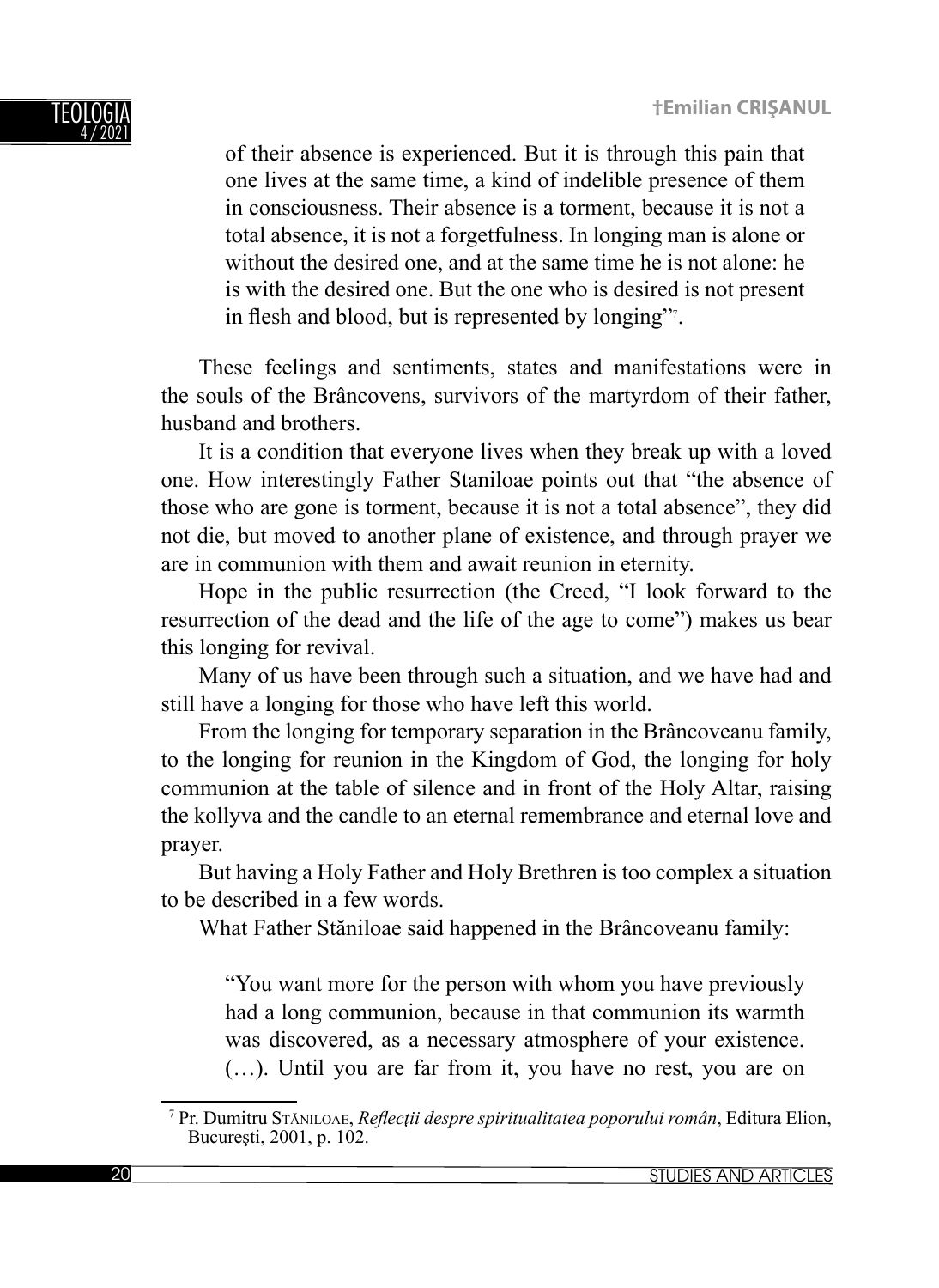

the road. Through longing, the breath of familiar warmth of the person with whom you have been in communion comes to you from a distance. Longing calls you to her"<sup>8</sup>.

Looking at the lives of the saints, we notice in reference to them that we often sacrifice our time for insignificant things. However, it is necessary to sacrifice pieces of our earthly life in order to pray to God to sanctify the time of earthly existence, transfiguring it into eternal time.

Going to the Hurezi Monastery, in the church we find the tomb of Brâncovean, which is empty; but we hope that by the prayer of the Brâncoveni Saints and by the present work dedicated to them, we will light a candle in the darkness of this world that no longer has time to reflect on the values of the Christian sacrifice and the sacrifices of those around us.

Among the Ten Commandments, by the fifth, God urges us to honor our parents: "Honor your father and your mother, that your days may be long in the land which the Lord your God gives you" (Exodus 20, 12).

It is natural to honor our parents, for they are the ones who gave birth to us and raised us, educated us, and helped us in our earthly life. We are obliged to love them, to listen to them, at the urging of the Holy Apostle Paul: "Children, obey your parents in the Lord, for this is right" (Eph 6, 1). "My son, keep your father's commandment, and forsake not your mother's teaching" (Proverbs 6, 20). The children of Voivode Brâncoveanu listened to the exhortations of their father and mother.

At the same time, it is good not to upset our parents, but to help them whenever needed: "O son, help your father in his old age, and do not grieve him as long as he lives" (Sirach 3, 12).

Children have a duty to honor godparents, and all people. Parents naturally lean toward their children, caring for them, and providing them with a Christian education that will teach them to love God and His Church.

The Holy Apostle Paul also says: "Fathers, do not provoke your children to anger, but bring them up in the discipline and instruction of the Lord" (Eph  $6, 4$ ).

Parental tears shed for children cannot be counted; they express the feeling of maternal and paternal love for "life" and the fruit of love.

<sup>&</sup>lt;sup>8</sup> Pr. Dumitru Stăniloae, *Reflecții despre spiritualitatea poporului român*, pp. 105-106.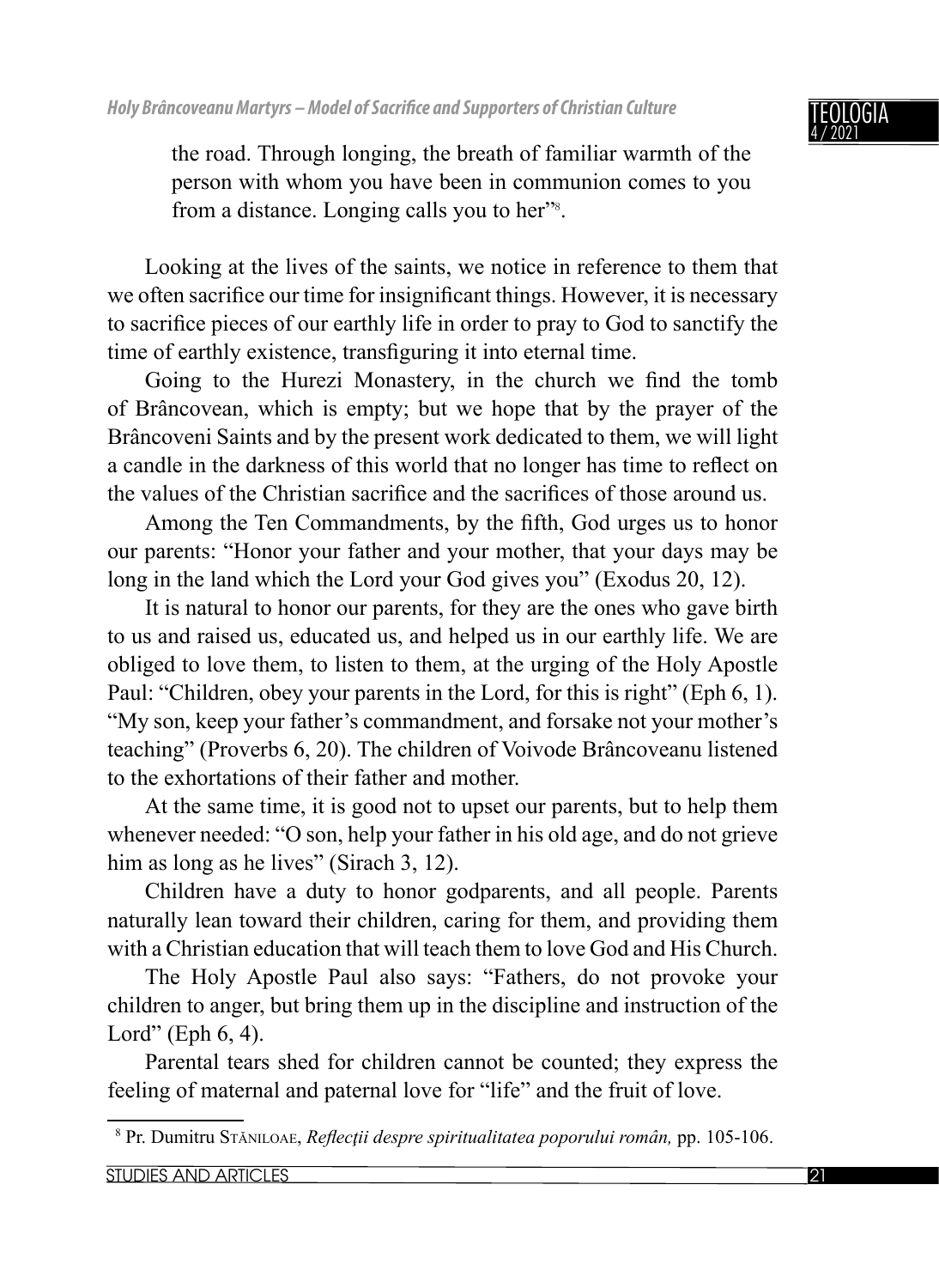The child comes into the world from non-existence to existence by the will of God and the love of the parents. Children are clean, powerless, and deprived of their own strength, so they need shelter, food, care, defense, and love, depending on the love of those around them. From the moment they are born, parents no longer live for themselves, but for their children, their children's lives are their own.

The Son of God Became a Child of the Virgin Mary out of boundless and humble love for man.

"The Lord Jesus had no children in the flesh, but he had disciples, spiritual sons, to whom he said: «Let the children come to me, and do not hinder them; for to such belongs the kingdom of heaven » (Matt 19, 14). Moreover, Jesus the Savior raised the son of the widow of Nain and the daughter of Jairus, bringing joy to the grieving parents. Love for children is, therefore, the beginning of an understanding of God's parental love for people. Children who lack parental love cannot grow fully spiritually, and adults who cannot show selfless, brotherly, and parental love for their fellow man cannot fully respond to Heavenly Father's parental love"<sup>9</sup>.

### **V. The Christian family between the past and the present**

Saint Constantine and Lady Mary were responsible parents, with love for God, lovers of children, having a family with eleven children whom they cared for, offered them a Christian education and a purpose in life. Even though they had eleven children, they did not abandon them or give them the "freedom" to do what they wanted. They gave birth to children to become citizens of the Kingdom of Heaven. Their love was a Christian, sacrificial and altruistic one, which we hardly meet today, when selfishness, indifference and individualism predominate in the world, camouflaged by a *telenovela* love.

Today, divorces, abortion, debauchery, child abandonment have become common in the developed, computerized, communicative human society, but in a moral and economic crisis.

<sup>9</sup> †DANIEL, Mitropolitul Moldovei şi Bucovinei, *Daruri de Crăciun – înţelesuri ale sărbătorii Naşterii Domnului*, Edit. Trinitas, Iaşi, 2005, pp. 50-51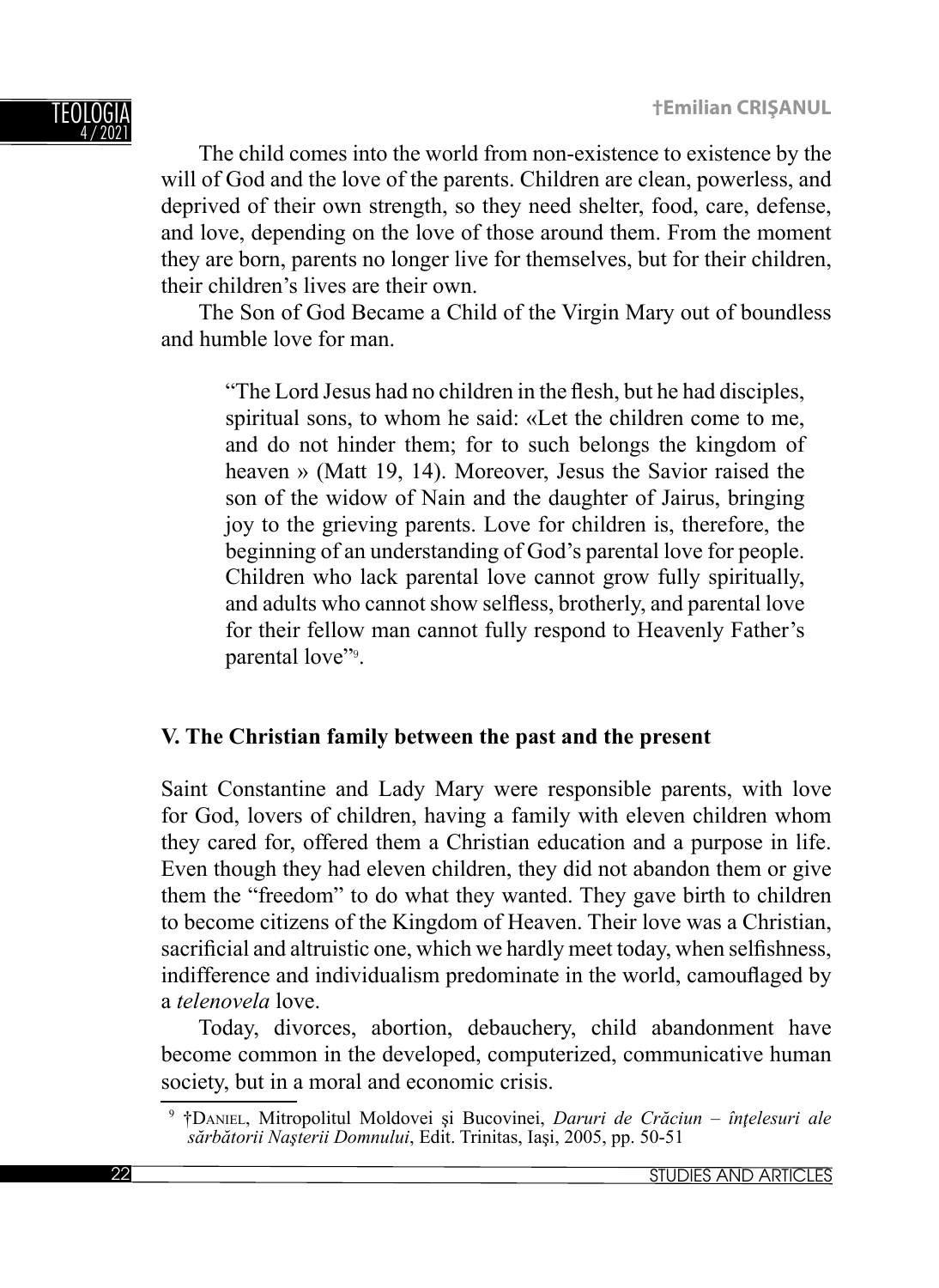#### IGIA 4 / 2021

Orphans, poor children, sick children, children without childhood need parental love, the help of institutions that promote the life and dignity of man-child, but also human rights.

After the Second World War, there were over 45,000 orphans in Moldova, and the Church, through the work of Patriarch Justinian (then Vicar Bishop of the Metropolitan of Moldova), together with the priests, managed to help these innocent and alone children, through the philanthropic social program *open assistance and closed assistance*.

As we see in the world,

"Modern society does not need a family, or at least a strong, unitary family, in which relationships are based on love and faithfulness, which participate in a traditional culture, or which have a universe of spiritual values. The family (parents) thinks about the future of the children, saves, invests in their education and finds meaning and happiness in these very love relationships that animate the connection between its members, in the capacity for sacrifice, which makes them give up many comforts, pleasures and fun. Husbands and wives who love each other and have more children are the weakest consumers. They have a much smaller disposition, time or money to invest in the entertainment industry or in the beauty industry (creams, clothes, objects), which will make them perform in attracting attention, in sexual seduction. Such a family becomes a real enemy of consumer culture. That's why advertising shooting, mainly through the world of television phantasmagorias, bombards people's minds with messages that will separate them until the final breakup of the family in which they live"<sup>10</sup>.

In Brâncoveanu's time, the Romanian society was positioned differently, and it was related to other values. The parents were not bombarded with consumer and *anti-family* advertising, but were brave enough to face the hardships of life in order to have a large and united family. Selfishness, individualism and indifference in the family and community did not have

<sup>10</sup> Virgiliu GHEORGHE, *Știința și războiul sfârșitului lumii*, Editura Prodromos, București, 2008, p. 48.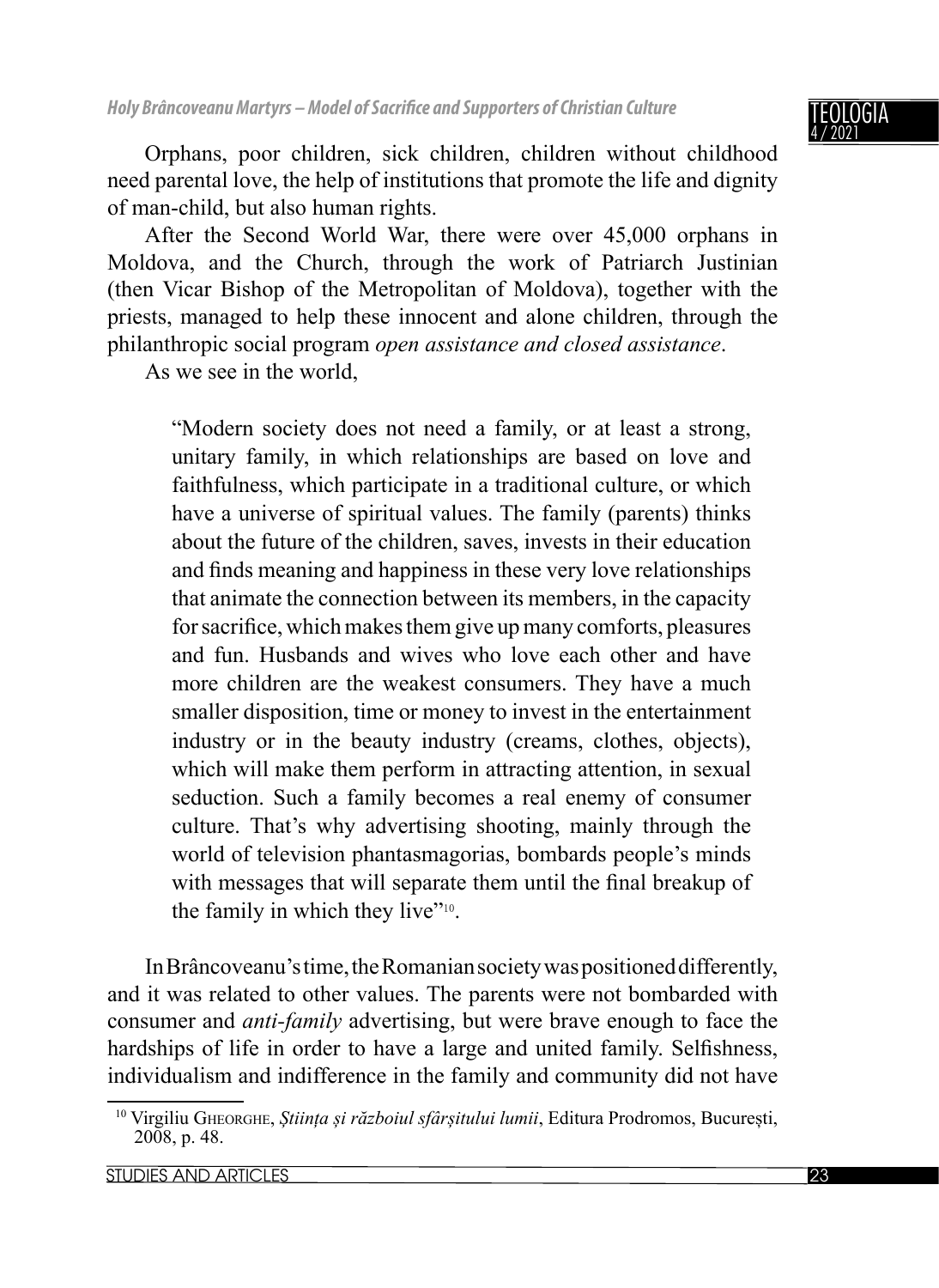the connotations of today's world. Parents at the time were not intrigued by the fact that they could not provide their children with things accessible only to the rich. Today's children suffer from not having their friends' or advertised toys. There is stress in families due to lack of money and inability to get some things you want quickly.

Compared to other periods in the history of the Romanian nation, we see that

"Never in the history of the world have women and men been terrorized more than in the age of television by the loss of beauty, youth, the threat of old age and death, because on television old age, with all its rules, values and dignity, does not exist<sup> $v_{11}$ </sup>.

During these years, the separations of the families also intervened due to the migration abroad of one of the parents, who went to work and increase the family's income. We also meet parents who left their children in the care of relatives and left the country for the same reason. These situations cause great drama and trauma to children, who suffer from a lack of family unity and parental love.

Parents' debts to children can be summed up in one word: love, and children's debt to parents must be gratitude.

In these times, we need to pay more attention to the Christian family in the light of the teachings of the Savior Jesus Christ, to help them rediscover the meaning of their lives and to acquire the proper behavior and means necessary for a united, harmonious and resilient home.

"The family is founded and blessed by God to continue life on earth, to keep faith and moral life in society, to raise faithful and loving children, to overcome all bodily and spiritual temptations"12.

Aristotle said: "The child lives from the mother's life, sees with the mother's eyes, speaks the mother's language, feels with the mother's heart. The mother is half the children".

So was Lady Maria Brâncoveanu for her children, a sacrificial altar, which was saved by the birth and raising of infants, according to the Saint

<sup>11</sup> Virgiliu GHEORGHE, *Știința și războiul sfârșitului lumii*, p. 61.

<sup>12</sup> Irina LEONTE, "Familia creștină: părinți și copii", in: *Familia creștină azi*, Editura Trinitas, Iași, 1995, p. 160.